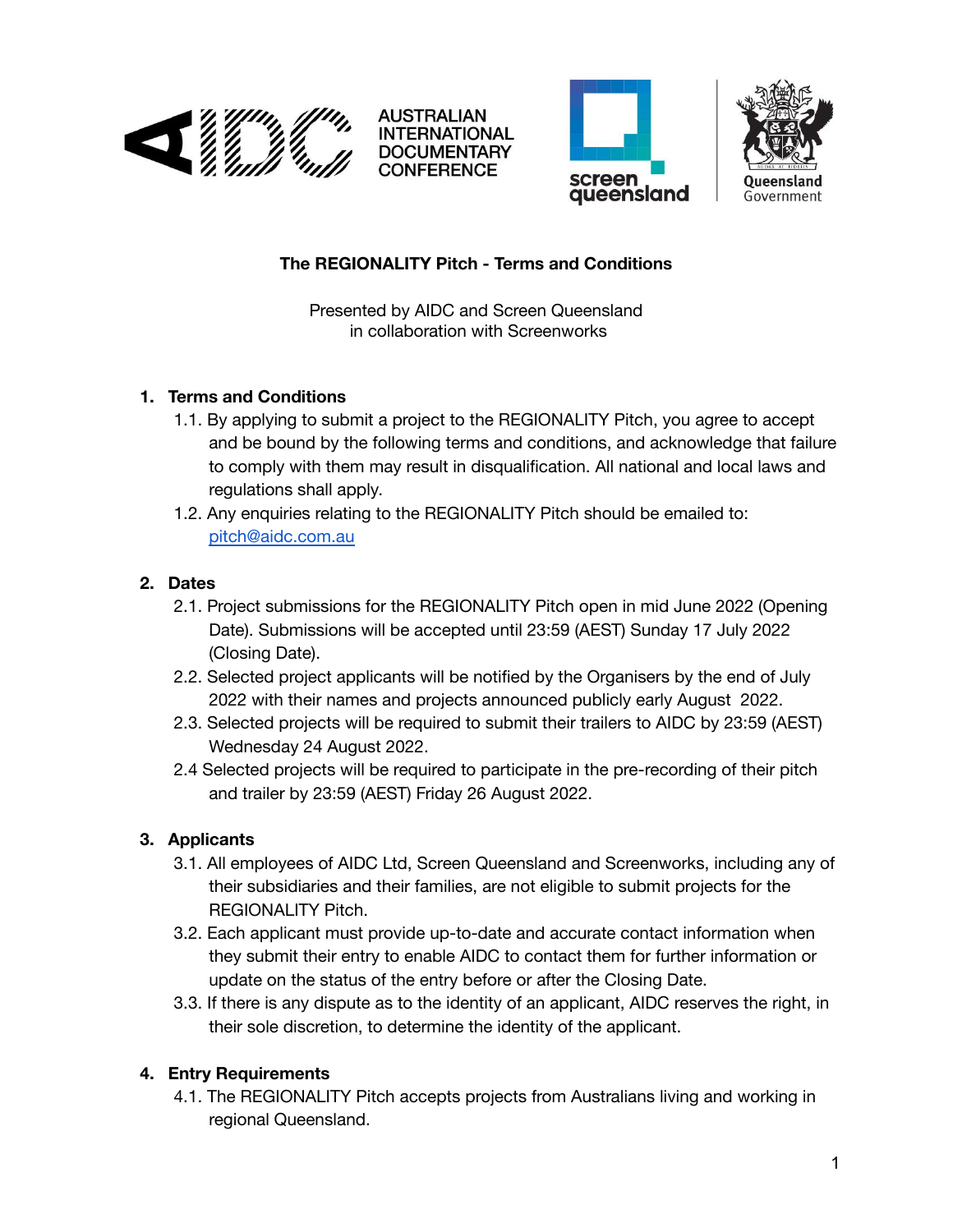- 4.2. Applicants must be the rights holder in the work.
- 4.3. Projects need to be recognised factual documentary formats intended for broadcast and distribution. The Australian Content Standard defines documentary as 'a program that is a creative treatment of actuality other than a news, current affairs, sports coverage, magazine, infotainment or light entertainment program' See **ACMA** [website.](https://www.acma.gov.au/publications/2021-06/guide/documentary-guidelines)
- 4.4 Entry is open to documentary features, singles and series at development or production stages.
- 4.5. Short-form, half-hour broadcast singles, multiplatform projects (that do not have a theatrical or broadcast component) and VR/AR projects are not eligible for entry to the REGIONALITY Pitch.
- 4.6. Individuals, teams or companies may apply.
- 4.7. Applicants must be 18 years of age or over.
- 4.8. Entry for each project must be submitted via the REGIONALITY Pitch portal.
- 4.9. The Organisers accept no responsibility for submissions not received for any reason.
- 4.10. The Organiser reserve the right, at any time, to verify the validity of entrants (including an entrant's identity and citizenship status) and reserves the right, in its sole discretion, to disqualify any individual who the Organiser has reason to believe has breached any of these Terms and Conditions or engaged in any unlawful or other improper conduct calculated to interfere with the fair and proper conduct of the promotion.
- 4.11. Selected participants will be granted up to two complimentary registrations per project to participate in the REGIONALITY Pitch and the all-day event.
- 4.12.Participants are required to register for REGIONALITY Cairns 2022 within a week (7 days) of being notified, and provide verified copy and a still image for publication, to the specifications advised by the Organiser.
- 4.14. Pitching teams may consist of two people4.15. Selected participants will be required to make themselves available at the specified location for REGIONALITY Cairns on Friday 2 September 2022 to take part in the pitch and for meetings with decision makers during the event.
- 4.16. Meetings with international decision makers may occur outside of regular business hours, including early mornings and evenings, and including a date other than Friday 2 September 2022.

#### **5. Intellectual Property Rights**

- 5.1. Copyright in each project entry submitted remains with the author/s of the entry, subject to this Clause 5.
- 5.2. By submitting to the REGIONALITY Pitch, the applicant grants the Organiser the right to make their projects available to the Assessment Committee.
- 5.3. By submitting to the REGIONALITY Pitch, the applicant grants the Organiser the right to publish their pitch and visual footage, as well as submitted project information, in the online AIDC Project Library. Access to the Project Library is granted to Decision Makers at the discretion of the Organiser.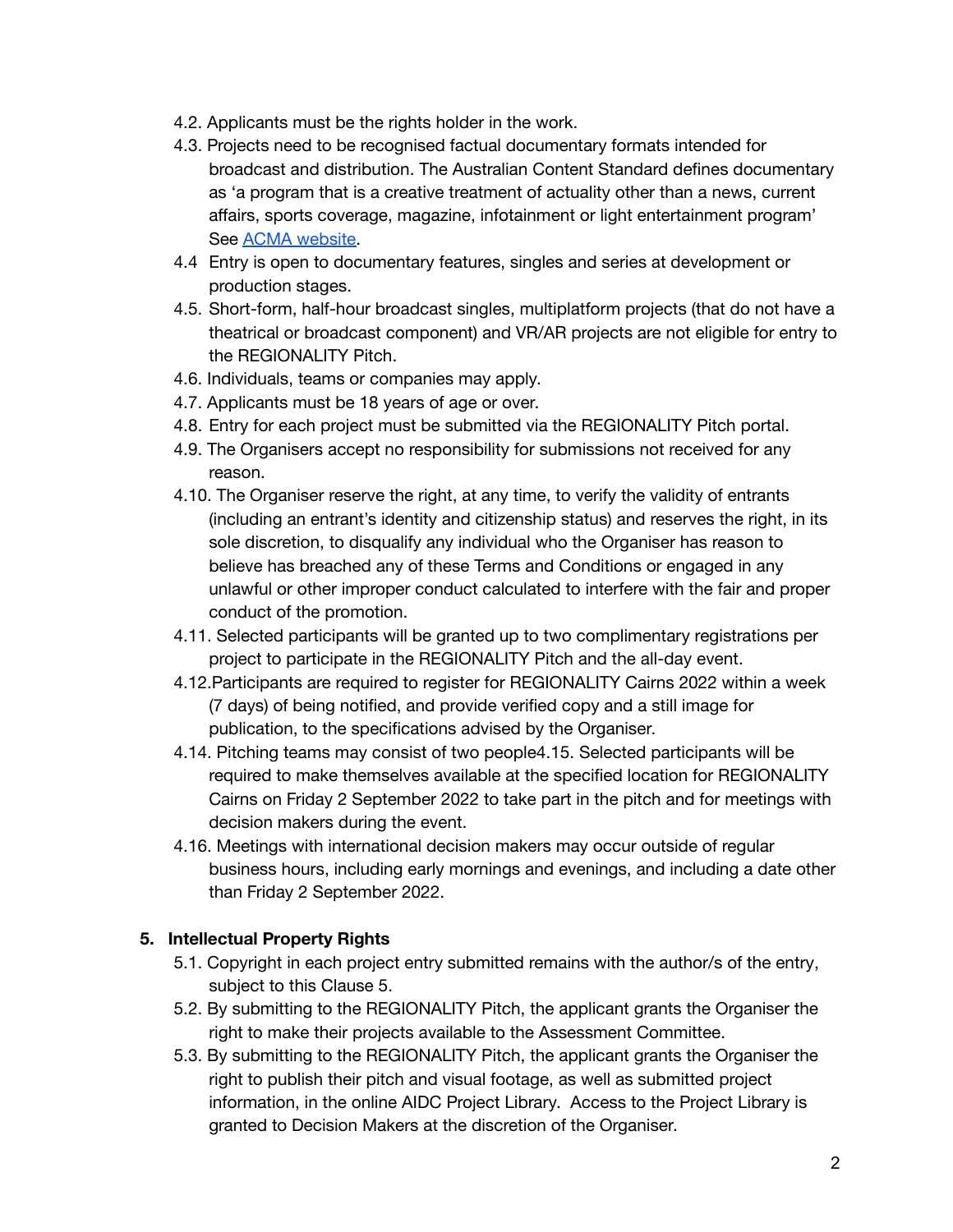- 5.4. By submitting a project to the REGIONALITY Pitch, the applicant grants to the Organiser a non-exclusive, royalty free, perpetual right to use, publish, reproduce and reprint project images and descriptive text on a worldwide basis through all media (including print, digital, radio and social media). Without limiting the above, each entrant acknowledges and agrees that this includes:
	- 5.2.1. Publication by AIDC, Screen Queensland and/or Screenworks (print and/or digital).
	- 5.2.2. Press releases announcing shortlisted projects and prize winners.
- 5.5. The Organiser may make an exception to Clause 5.4. for projects seeking media blackouts where necessary. In this instance, the applicant must communicate this in writing to the Organiser within twenty-four hours of being accepted into the REGIONALITY Pitch.
- 5.6. By submitting a project to the REGIONALITY Pitch, each applicant also consents to the Organisers using their name, likeness, image and /or voice in any media for an unlimited period without remuneration for the purpose of promoting the Organisers.

#### **6. Unacceptable Entries**

- 6.1. Project submissions received after the Closing Date and/or which are not in accordance with the entrant and entry requirements set out in Clauses 3 and 4 respectively will not be accepted.
- 6.2. AIDC will not accept resubmissions of projects that were selected to pitch in The FACTory 2022.

## **7. Outcome**

- 7.1. The AIDC's decisions will be final and no correspondence will be entered into in relation to their deliberations or decisions.
- 7.2. Entrants must direct any questions or comments in relation to the REGIONALITY Pitch submissions to [pitch@aidc.com.au](mailto:pitch@aidc.com.au).
- 7.3 The AIDC reserves the right to approve final audiovisual deliverables (pitches, trailers, teasers, pre-recorded pitches) and can deny participation in the REGIONALITY Pitch if these materials do not satisfy requirements including length of AV material.

## **8. Warranties**

- 8.1. By submitting a project to the REGIONALITY Pitch, the producers warrant to AIDC that they own all intellectual property rights in their submission, and that their submission:
	- 8.1.1. is an original, incomplete and unbroadcast nonfiction screen work;
	- 8.1.2. does not infringe the copyright or any other intellectual property rights of any other person;
	- 8.1.3. does not defame or invade the privacy rights of any third party;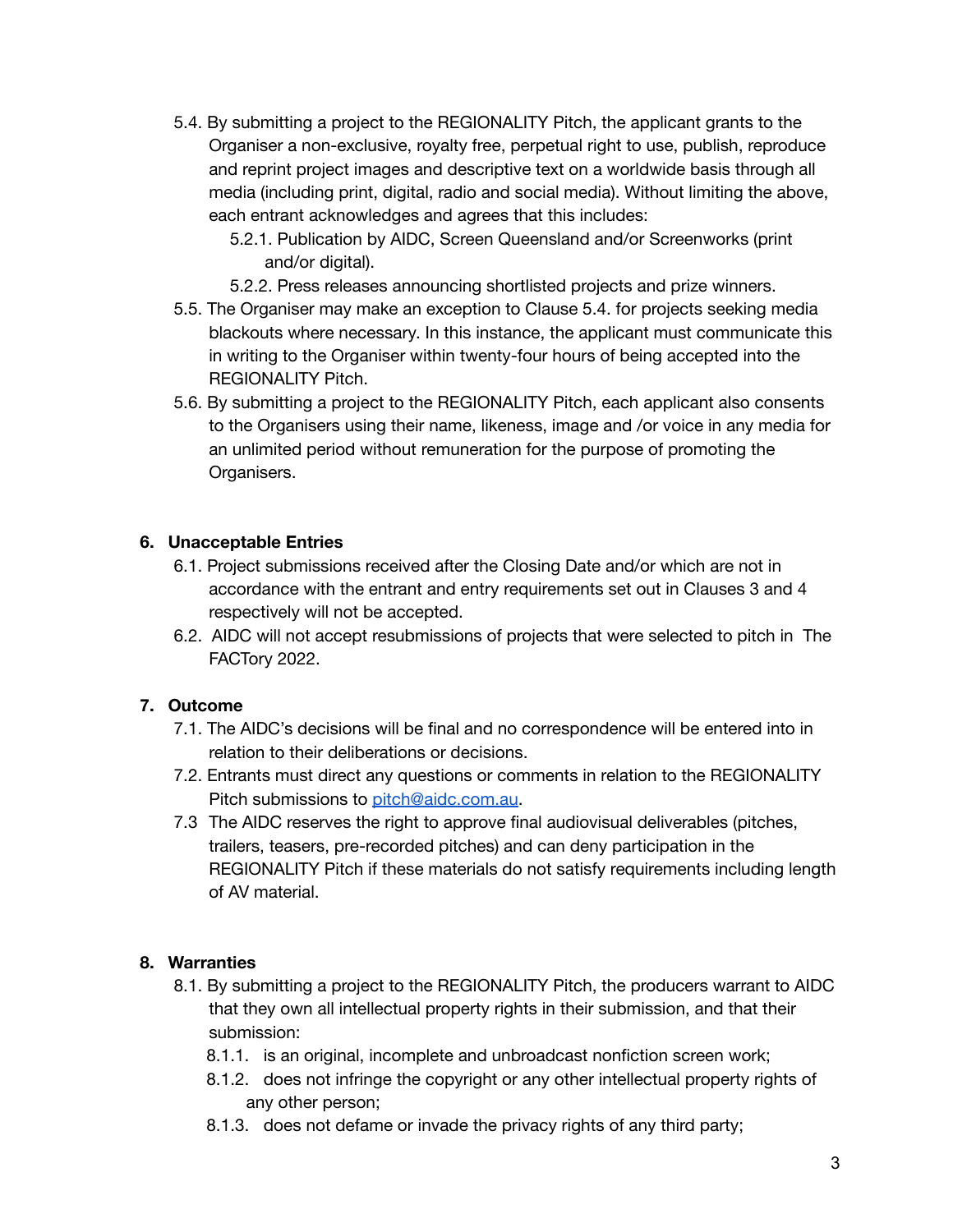- 8.1.4. does not infringe any other legal rights, regulations or laws.
- 8.2. By submitting a project to the REGIONALITY Pitch, the applicant agrees to be bound by the rules and terms and conditions as set out by the Australian International Documentary Conference (AIDC).
- 8.3. AIDC shall use its best endeavours to treat all submissions confidentially. However, the applicant acknowledges that the applicant's project may potentially receive wide exposure as a result of the submission process.
- 8.4. There is a chance that a number of ideas submitted as part of this program including the applicant's – may contain subject matter, themes, activity, characters and other material that is similar to other projects submitted to AIDC. The applicant acknowledges that AIDC is not liable in the event that the project submitted by the applicant is in any way similar to a project selected by AIDC for the REGIONALITY Pitch or otherwise, now or in the future.
- 8.5. The applicant acknowledges that whilst every endeavour will be taken to match financiers with the applicant's project as part of the REGIONALITY Pitch decision maker selection process, AIDC does not guarantee that the project will be successful in attracting partnerships/finance.
- 8.6. The applicant agrees that if the applicant's project is selected for the REGIONALITY Pitch and participation results in a business outcome, the applicant is obliged to acknowledge the support of the AIDC in the credits of the completed project and in all relevant promotional material.

## **9. Liability**

9.1. Except for any liability that cannot by law be excluded, including the statutory guarantees under the Competition and Consumer Act 2010 (Cth), AIDC (including their respective officers, employees and agents) are not responsible for and exclude all liability (including negligence) for any personal injury; or any loss or damage (including loss of opportunity); whether direct, indirect, special or consequential, arising in any way out of: (i) any technical difficulties or equipment malfunction; (b) any theft, unauthorised access or third party interference; (iii) any submission that is late, lost, altered, damaged or misdirected (whether or not after their receipt by the Organisers) due to any reason beyond the control of the Organiser; (d) any tax liability incurred by the winner or entrant.

#### **10. Events of Force Majeure or COVID-19 Event**

10.1 Where the Event is cancelled or significantly interrupted due to an Event of Force Majeure or COVID-19 Event (as defined below) the AIDC will require you to submit a pre-recorded pitch to showcase to decision makers by 17:00 (AEST) Friday 26 August 2022.

10.2 "Event of Force Majeure" means an event or cause which is beyond the reasonable control of the person claiming that an intervening event has occurred including, without limitation, acts or omissions of third party suppliers, fire, flood,